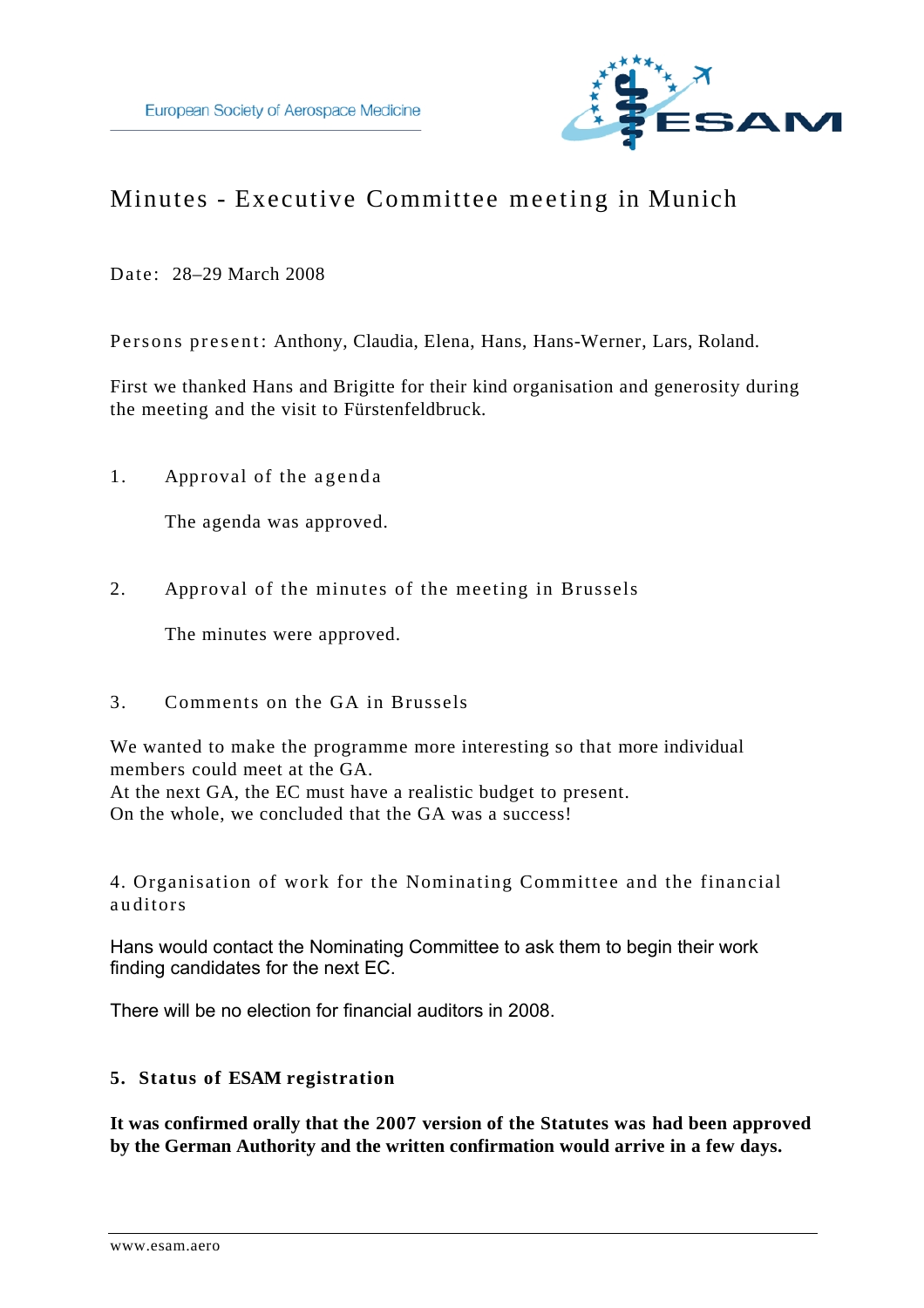

#### **6. Membership status**

**Regular members: 22, with a total of 2988 members** 

**Associated members: 4** 

**Since the last meeting, the Swedish Aero-Nautical Medical Association had applied for membership and this was accepted according to our Statutes, Article F.3.** 

#### **7. Collection of fees: status and financial plan for 2008**

**We agreed on a fee of EUR 200 for associated members. The GA decided on a fee of ËUR 5 for each member.**

**Hans-Werner had written a letter to the member associations that we approved. This would be sent to members within a few weeks.** 

**We also discussed the possibility that some members would ask to pay less than the decided fee. The EC would discuss any request on a case by case basis, according to the Statutes.** 

**Financial plan for 2008: estimated income for 2008: EUR 15,740 The expected expenses were difficult to estimate and were not ready yet. Most EC members had their expenses paid by their employer or associations.** 

**When the association had paid, it would receive a membership certificate! Anthony and Roland would design this certificate.** 

**Grants: Hans-Werner would come back to this question after registration.** 

**8. Advisory board: organisation of the work, contacts and cooperation with the EC, choice of initiatives**

**The organisation and work was described in the Statutes, as was cooperation with the EC.** 

**The EC gave the AB the following tasks to work on:** 

**1. Give a report on the upcoming NPA on medical requirements for air crew, no later than two months after the official announcement by the EASA. The report should contain a review of the main points of the NPA and suggestions**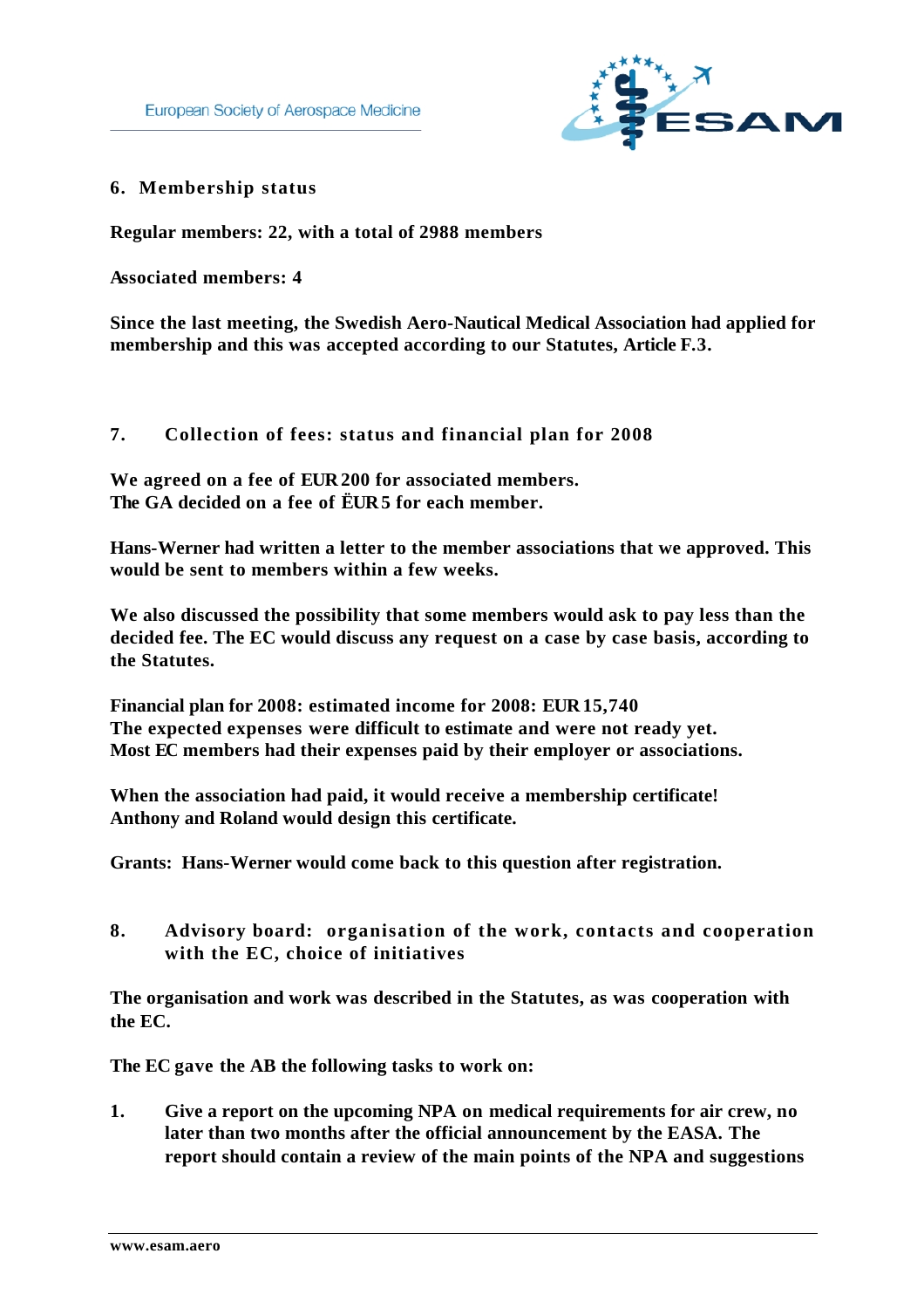

**for the official response from ESAM towards EASA. The report should be sent only to the EC and not to anyone outside ESAM.** 

**2. Advise the EC on the question of hypobaric chamber training raised by Virgilijus Valentukevicius at the Rulemaking Directorate of EASA sent to the President of ESAM on 5 March this year. This advice should be sent to the EC by the end of May. For reference and further guidance see the primary response letter to EASA from the EC written at the 29. March 2008.**

**The Executive Committee meeting has included a session attended by Declan Maher, the secretary of the advisory board. We have discussed cooperation matters and agreed on practical solutions for communication and work organisation. In particular, the above tasks have been clarified and possible ways in which they could be solved have been discussed.**

**9. EASA: answer for SSCC, invitation to the safety analysis workgroup, visit to Cologne**

**Roland read the letter from EASA where ESAM was refused a seat at the SSCC with the argument that EASA do not regulate our work. This may be the truth for the moment, but after the NPA on medical requirements of air crew, the EASA will regulate our work: what we do, how often we do it, where to report to, our training, etc.**

**Roland also reported on the meeting in Cologne and told us that the way that EASA wants to listen to ESAM's advice was positive. ESAM was also invited to have a dialogue with the safety analysis and research workgroup.** 

# **10. EASA: expected NPA and ESAM workshop?**

**ESAM would follow the publication of NPAs and workshops to choose those items connected to aviation medicine in all aspects. Information would be sent to all members and the EC would write comments to be sent to EASA.** 

**It was also important to inform all members that individuals also have the right to do the same!** 

**Roland would write a letter to the safety analysis and research group (**ESSI) and request a meeting to present ESAM.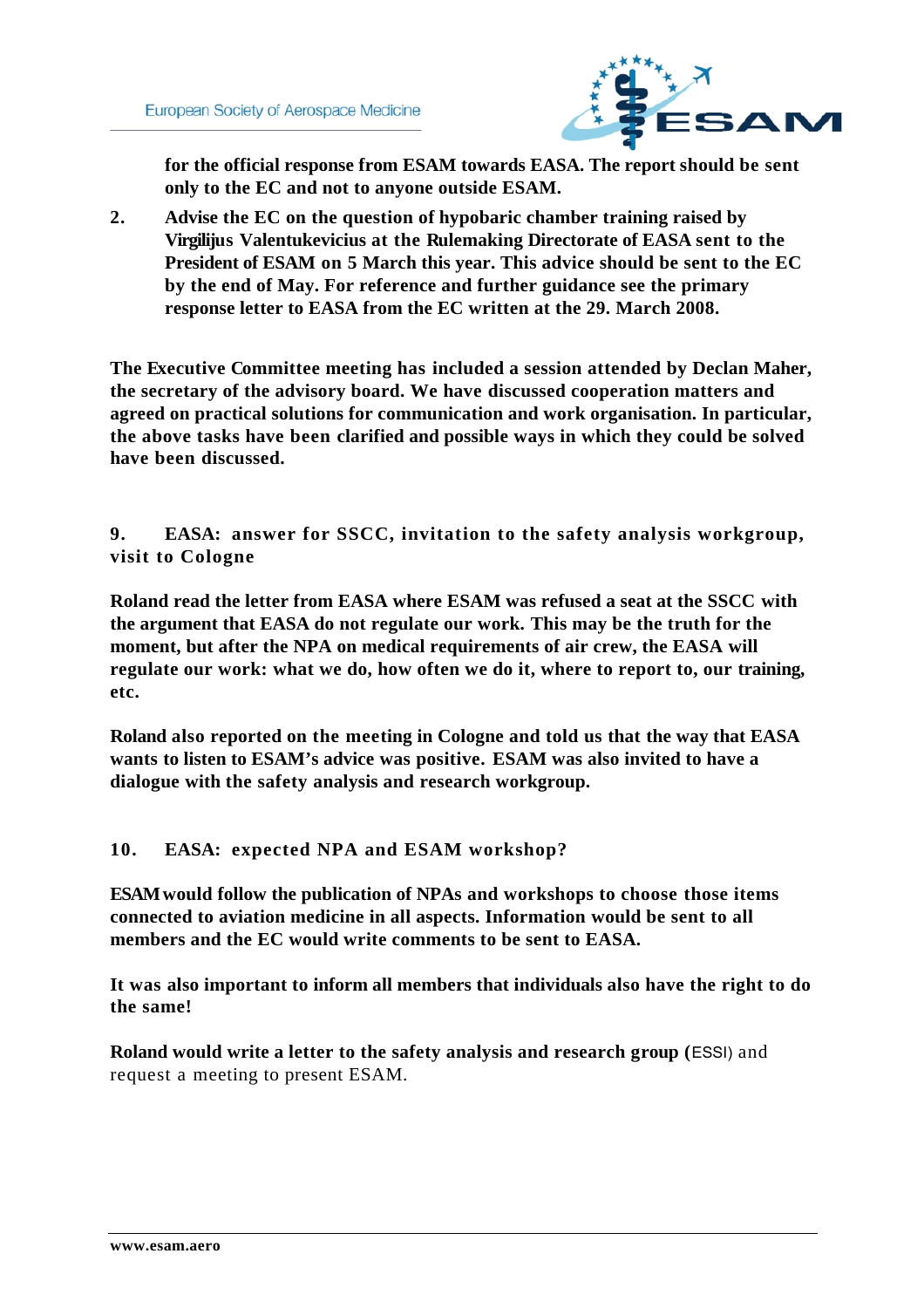

# 11. EASA: specific queries to ESAM

We decided to answer the email from Virgilijus Valentukevicius at the Rulemaking Directorate of EASA and also to give the AB the task of investigating the matter.

ESAM would give advice based on the available knowledge and ESAM would be able to highlight the need for further investigation and research. ESAM could then be an initiator via our members.

# 12. AsMA 2008: meeting ESAM - contact IAASM

Roland would give a presentation and introduction, inform the participants about our work so far and ask for comments and discussion.

Topics for discussion should also include the upcoming NPA on air crew licensing. An email would be sent to all the members to inform them about this meeting and ask them to prepare comments for discussion.

# 13. ICASM 2008 in Bangkok

The idea was to present a paper and comments on the issue of hyperbaric chamber training of commercial pilots. Anthony would have the responsibility for the presentation, with co-authors.

We decided to have a poster with information and flyers.

# 14. Organisation of the GA in Budapest - ECAM?

ESAM had been invited by the Hungarian Association to arrange the meeting in Budapest. We would ask the Hungarians to establish an Organising Committee The Conference Committee was appointed at the meeting in Düsseldorf: Hans was chair, Claudia and Anthony were members.

It was vital to apply for credit hours for ECAM.

Programme: Day 1: EC and probably AB meeting Days 2-3: ECAM (European Conference of Aerospace Medicine) Day 4: The GA and the new EC to meet afterwards

15. Participation at the congress of the German Society in Wiesbaden on  $23 - 24$  of August

ESAM would participate at the conference with 2 or 3 presentations, items not yet decided. The programme would be available at www.dglrm.de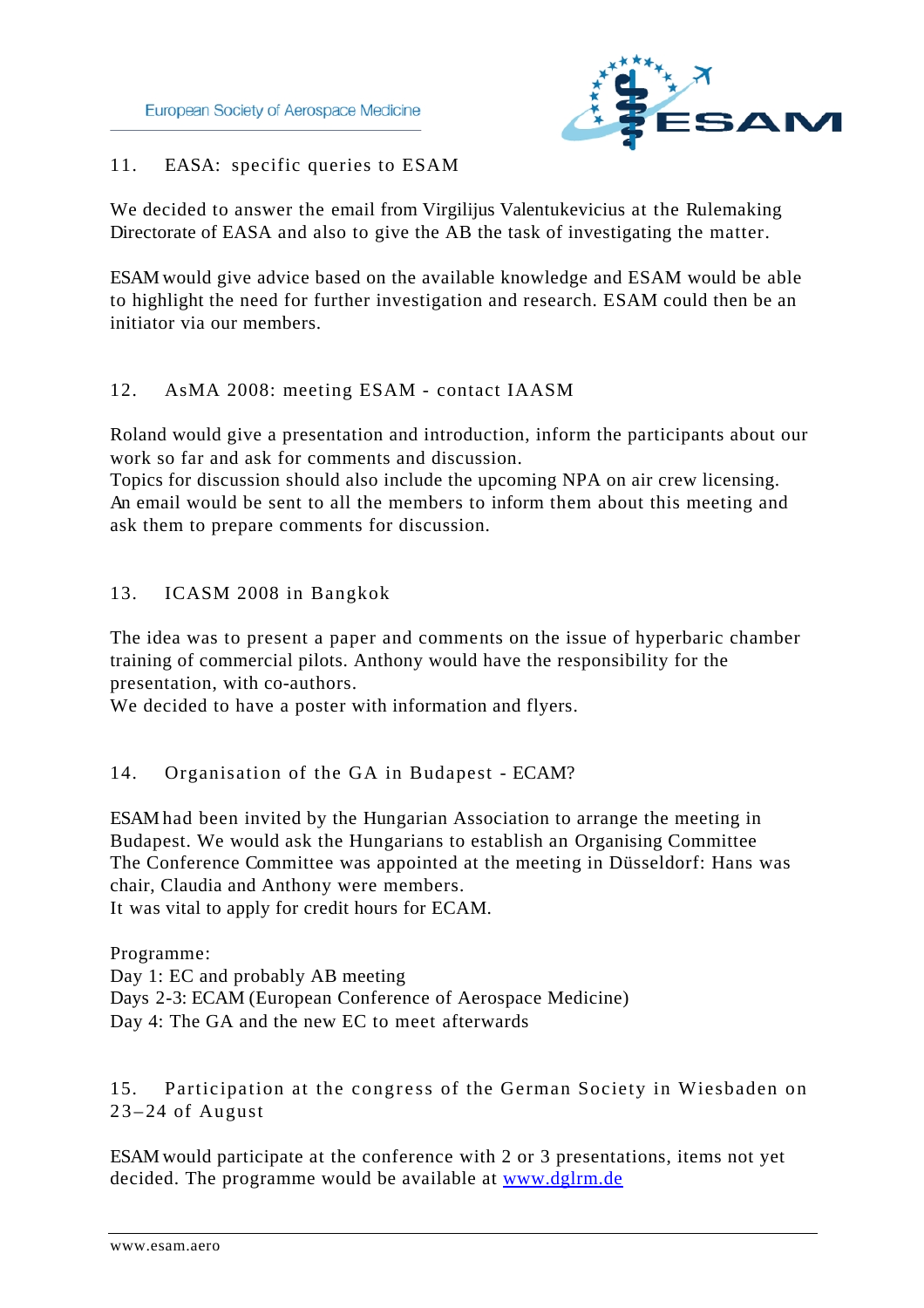

# 16. Status report on aviation medicine training in Europe

At the moment the courses are too expensive for many countries. Participants should be able to understand the language or interpretation should be available. The training should be harmonised, etc.

We decided to form a Training in Aviation Medicine Sub-Committee with Elena as a Chair. It would have three members altogether; Anthony and Hans-Werner volunteered. The task was to collect data on the training currently given in Europe what it costs, how it is arranged, contents, etc. Furthermore, the committee would look into the need for training across Europe, what the requirements are, and finally propose a plan for harmonisation of training within Europe.

# 17. Update of the member list

The EC asked the Secretary General to propose a list of people involved in the founding of ESAM who should be individually contacted by email when ESAM has meetings.

18. We decided to make ESAM pins to be sold at AsMA, ICASM, the next GA, and so on.

# 19. Invitations to observers for meetings

The EC would collect a list of possible observers at future meetings. IFALPA, ECA, AOPA, EUROCONTROL, IFATCA, European Air Group, etc.

# 20. Invitation of members to the advisory board

The European Air Group would respond after their meeting in May 2008 regarding the invitation for advisory board participation.

Michael Bagshaw had accepted invitation to the advisory board. The President would contact him personally regarding practical arrangements.

#### 21. Website

The information director would prepare a new newsletter incorporating present developments. This included registration information for the GA and conference.